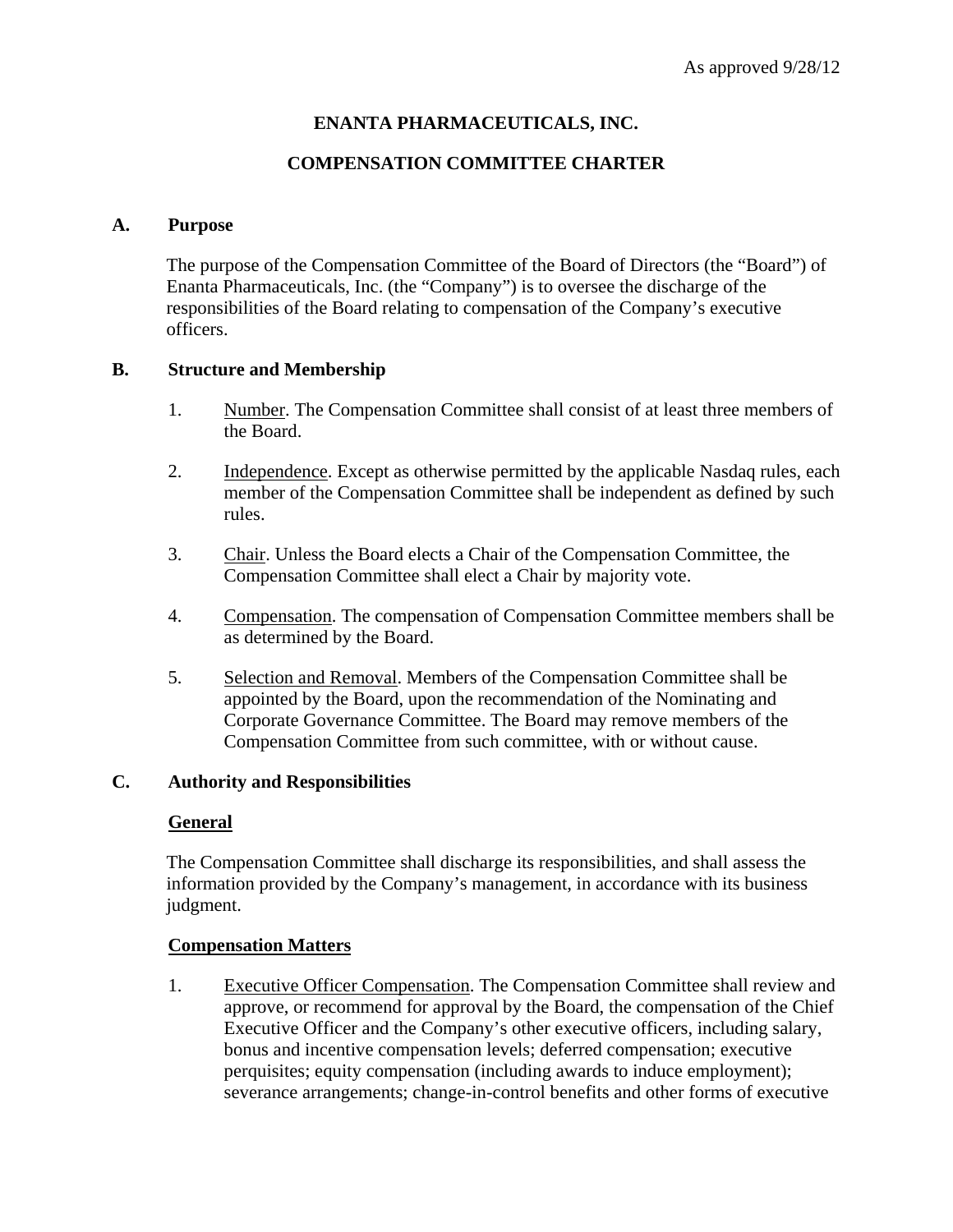officer compensation. The Compensation Committee shall meet without the presence of executive officers when approving or deliberating on the compensation of the Chief Executive Officer but may, in its discretion, invite the Chief Executive Officer to be present during the approval of, or deliberations with respect to, other executive officer compensation.

- 2. Evaluation of Senior Executives. The Compensation Committee shall be responsible for overseeing the evaluation of the Company's senior executives. In conjunction with the Audit Committee in the case of the evaluation of the senior financial management, the Compensation Committee shall determine the nature and frequency of the evaluation and the persons subject to the evaluation, supervise the conduct of the evaluation and assess the performance of the Company's senior executives, to be discussed periodically with the Board.
- 3. Plan Recommendations and Approvals. The Compensation Committee shall periodically review and make recommendations to the Board with respect to incentive compensation and equity-based plans that are subject to approval by the Board. In addition, in the case of any tax-qualified, non-discriminatory employee benefit plans (and any parallel nonqualified plans) for which stockholder approval is not sought and pursuant to which options or stock may be acquired by officers, directors, employees or consultants of the Company, the Compensation Committee, or a majority of the independent directors serving on the Board, shall approve such plans.
- 4. Administration of Equity-Based Plans. The Compensation Committee shall exercise all rights, authority and functions of the Board under all of the Company's stock option, stock incentive, employee stock purchase and other equity-based plans, including without limitation, the authority to interpret the terms thereof, to grant options thereunder and to make stock awards thereunder; provided, however, that, except as otherwise expressly authorized to do so by this charter or a plan or resolution of the Board, the Compensation Committee shall not be authorized to amend any such plan. To the extent permitted by applicable law and the provisions of a given equity-based plan, and consistent with the requirements of applicable law and such equity-based plan, the Compensation Committee may delegate to one or more executive officers of the Company the power to grant options or other stock awards pursuant to such equity-based plan to employees of the Company or any subsidiary of the Company who are not directors or executive officers of the Company. The Compensation Committee, or a majority of the independent directors serving on the Board, shall approve any inducement awards granted in reliance on the exemption from stockholder approval contained in Nasdaq Listing Rule 5635(c)(4).
- 5. Director Compensation. The Compensation Committee shall periodically review and make recommendations to the Board with respect to director compensation.
- 6. Review and Discussion of Compensation Discussion and Analysis; Recommendation to Board. The Compensation Committee shall review and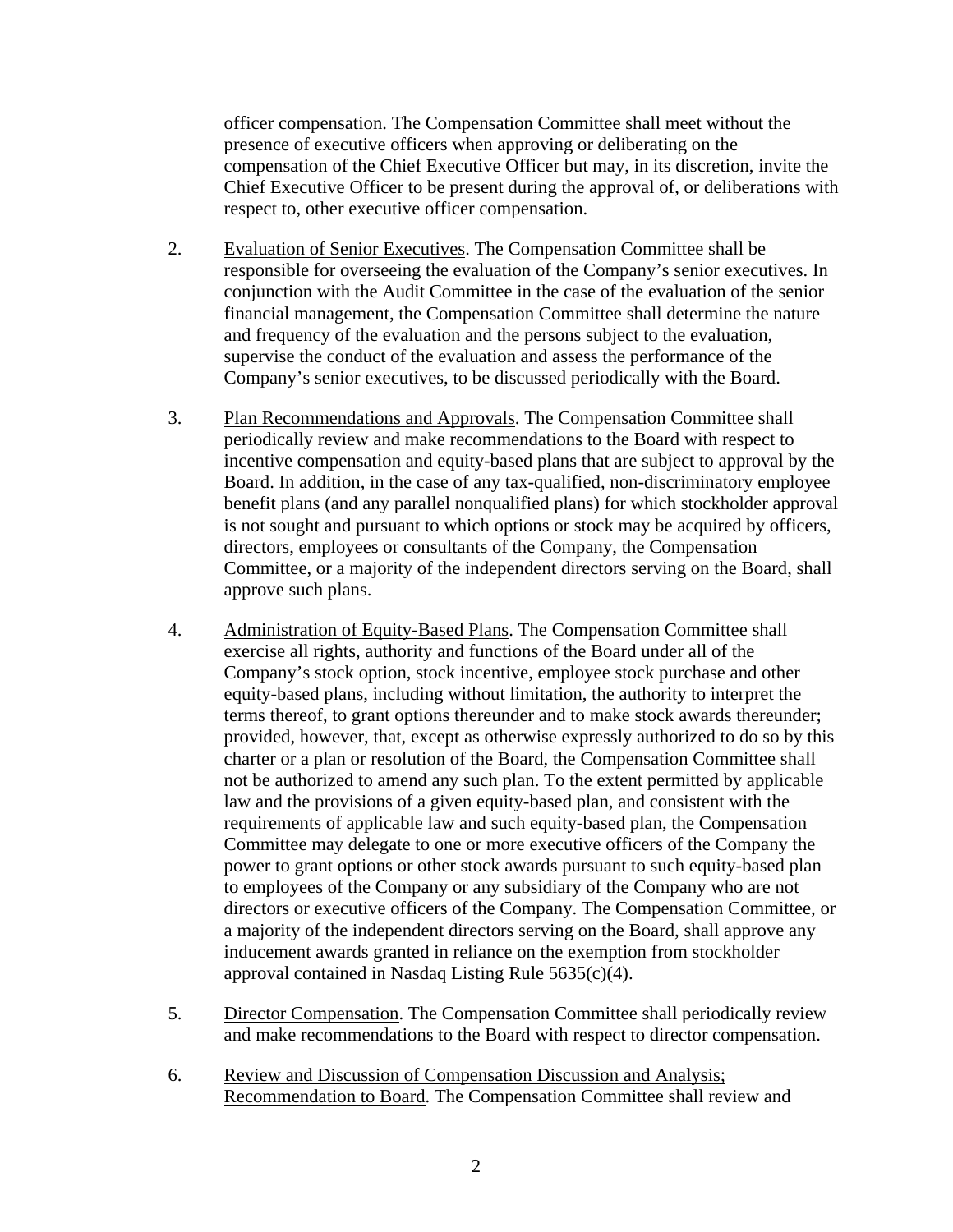discuss annually with management the Company's "Compensation Discussion and Analysis" required by Item 402(b) of Regulation S-K (the "CD&A"), commencing whenever the Company first files such analysis, and shall then consider annually whether it will recommend to the Board that the CD&A be included in the Company's Annual Report on Form 10-K, proxy statement on Schedule 14A or information statement on Schedule 14C.

- 7. Compensation Committee Report. The Compensation Committee shall prepare the annual Compensation Committee Report required by Item 407(e)(5) of Regulation S-K.
- 8. Additional Powers. The Compensation Committee shall have such other duties as may be delegated from time to time by the Board.

### **D. Procedures and Administration**

- 1. Meetings. The Compensation Committee shall meet as often as it deems necessary in order to perform its responsibilities. The Compensation Committee may also act by unanimous written consent in lieu of a meeting. The Compensation Committee shall keep such records of its meetings as it shall deem appropriate.
- 2. Subcommittees. The Compensation Committee may form and delegate authority to one or more subcommittees as it deems appropriate from time to time under the circumstances, including (a) a subcommittee consisting of a single member and (b) a subcommittee consisting of at least two members, each of whom qualifies as a "non-employee director," as such term is defined from time to time in Rule 16b-3 promulgated under the Securities Exchange Act of 1934, as amended, and the rules and regulations thereunder, and an "outside director," as such term is defined from time to time in Section 162(m) of the Internal Revenue Code of 1986, as amended, and the rules and regulations thereunder.
- 3. Reports to Board. The Compensation Committee shall report regularly to the Board.
- 4. Charter. The Compensation Committee shall, from time to time as it deems appropriate, review and reassess the adequacy of this Charter and recommend any proposed changes to the Board for approval.
- 5. Consulting Arrangements. The Compensation Committee shall have the authority to retain and terminate any compensation consultant to be used to assist in the evaluation of executive officer compensation and shall have authority to approve the consultant's fees and other retention terms. The Compensation Committee shall also have authority to commission compensation surveys or studies as the need arises. The Compensation Committee is empowered, without further action by the Board, to cause the Company to pay the compensation of such consultants as established by the Compensation Committee.